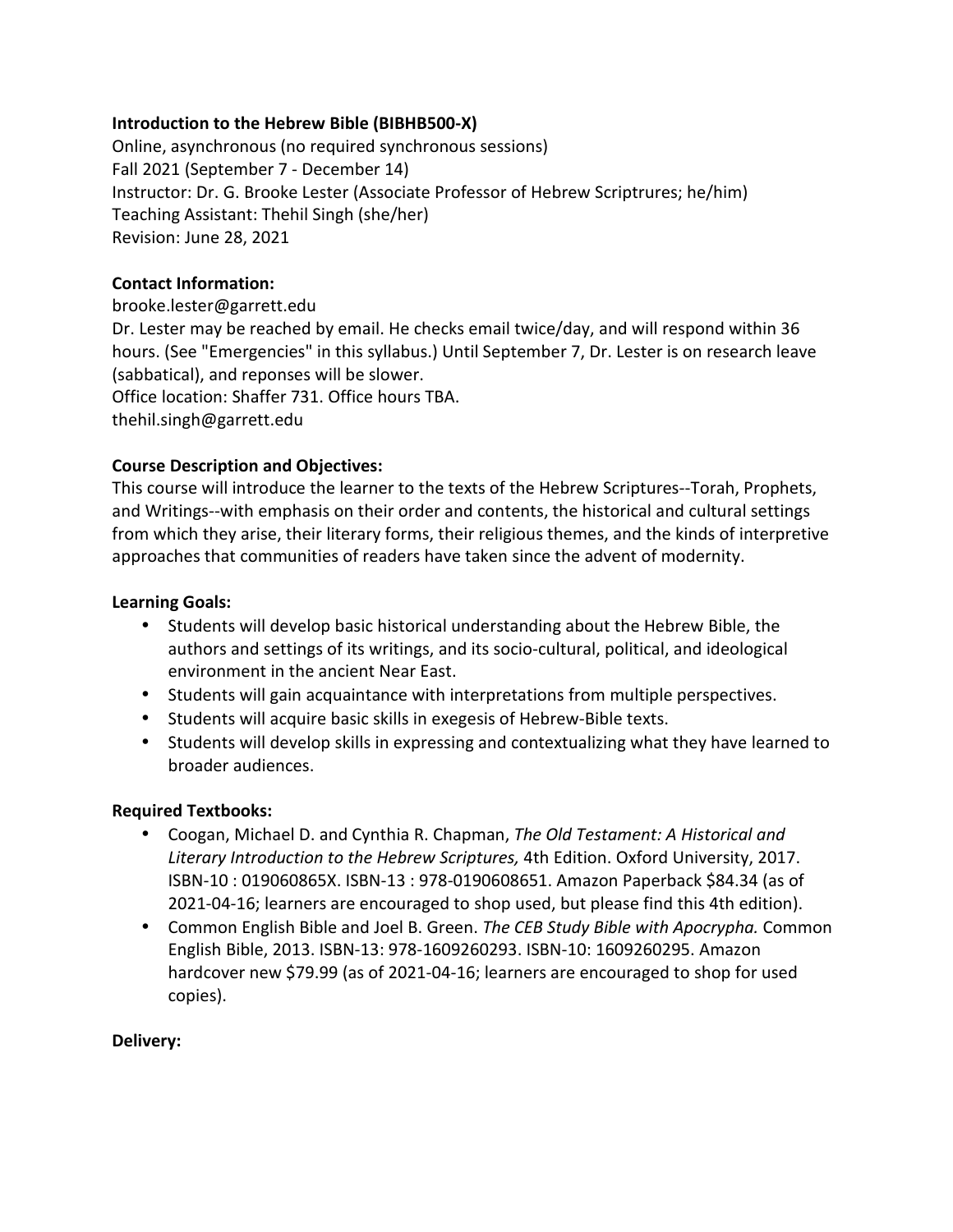This course will require you to create and use a blog (probably on WordPress; or, you may use an already-existing blog on any platform if you already have one), and to create and use a Twitter account.

You may create these using a pseudonym if you prefer. For many reasons, a learner may choose for her publicly-performed course work not to be associated with her given name. Your classmates and instructor will know who you are, and (as in any face-to-face or online class) we agree to respect one another's confidentiality.

We will instruct you on how to do these things! And it will be a lot of fun.

You may reach the instructor with any questions about the course as you consider registration. Use his email address in the contact information above.

# **Accommodations Policy:**

Garrett-Evangelical is committed to providing a quality theological education and will provide reasonable accommodations for documented conditions. Students requiring specific assistance such as classroom changes, alternative ways of note-taking, different classroom procedures, or alternative testing formats are urged to request the appropriate accommodations from the director of academic studies/registrar. The director of academic studies/registrar can advise students on other support services and resources, for example, diagnostic testing. Students must complete a request for accommodations using the form available from the director of academic studies/registrar or through MyGETS documenting their condition(s) through appropriate verification methods.

# **Participation Policy:**

- *All first-week assignments and activities must be completed, as assigned and on deadline, in order for a student to continue in the course.*
- All collaborative activities and all peer-review-related assignments must be completed, as assigned and on deadline, in order to receive any credit. *(No one can do a collaborative process late: you can't board a train that has left the station.)*
- Individual writing assignments may receive partial credit if late: a full letter grade will be deducted during each 24-hour period after deadline. (So, an "A" assignment will receive a B if it is slightly late; a C if 24 hours late; a D if 48 hours late; etc.)
- Please see below regarding emergencies.

# **Emergency:**

Students may sometimes find themselves beset by an emergency that is likely to threaten progress in this course. In such a case, the student should contact the office of the Registrar without delay to document their emergency. Depending on the nature of the emergency, it may not be possible for the student to complete the course; however, the instructor will work with the Registrar to determine what options are available (including an Incomplete for the course, an Extension for missing work, or other options).

# **Assignments:**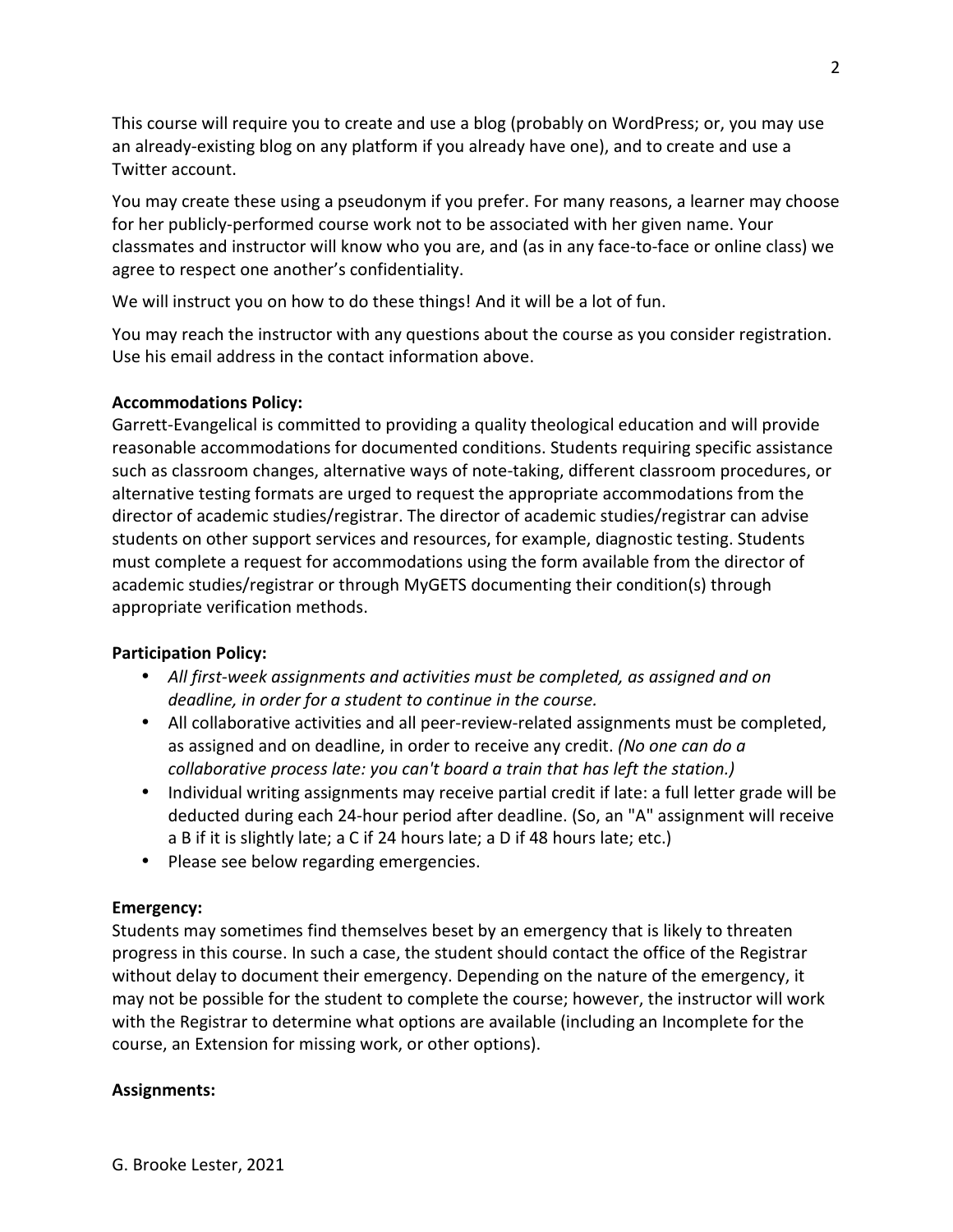Each week will include an assignment. This may be individual writing assignments of about 1000 words; or, the assignment may be one or more collaborative activities pursued either in small groups or in plenary. (All collaborative activities will be asynchronous in structure.) Several weeks will include staged progress toward a final exegesis paper.

#### **Grading:**

Weekly assignments/activities: 35% Peer Review: 35% Final Paper: 30%

*Evaluation rubrics will be available on course Moodle site when the semester begins.* 

### *Some details may change before the first day of class.*

**Schedule (tentative as of 2021-06-28):** This course is on a weekly schedule. Our "week" begins and ends Tuesday mornings at 9:00 am Central Time.

#### **Week One, 09/07-14:**

*Read: TOT* Part One

*View or listen to* lecture: Introducing the TNK (*Sound quality is uneven on some of these early Lectures, but they are audible, and it gets better.)*

*View:* Amy-Jill Levine, "What is the Difference..."

http://bibleodyssey.org/en/tools/bible-basics/what-is-the-difference-between-the-oldtestament-the-tanakh-and-the-hebrew-bible

*Actions for the Week:* Create your blog; create your Twitter account; participate in icebreaker activity via your blog and Twitter. *(All first-week activities must be completed on deadline and as assigned in order to continue in the course.)*

#### **Week Two, 09/14-21:**

*Read: TOT* Chapters 3-5 *View or listen to* lecture: Documentary Hypothesis (parts A and B) *View:* Sarah Shecktman, "Who Wrote the Bible?" http://bibleodyssey.org/tools/bible-basics/who-wrote-the-bible-test *View:* Dexter Callender, "Noah and Gilgamesh" http://bibleodyssey.org/tools/video-gallery/n/noah-and-gilgamesh-callender *Weekly Activity:* Independent blogging on Questions for Review. *Peer Review:* "Choose a Passage" Discussion Forum this week.

### **Week Three, 09/21-28:**

*Read: TOT* Chapters 6-8 *View or listen to* lecture: Covenant (parts A and B) *View:* Carol Myers, "What Can We Know...?" http://bibleodyssey.org/tools/video-gallery/w/woman-role-israel-meyers *View:* Dora Mbuwayesango, "Sex and Reproduction in Genesis"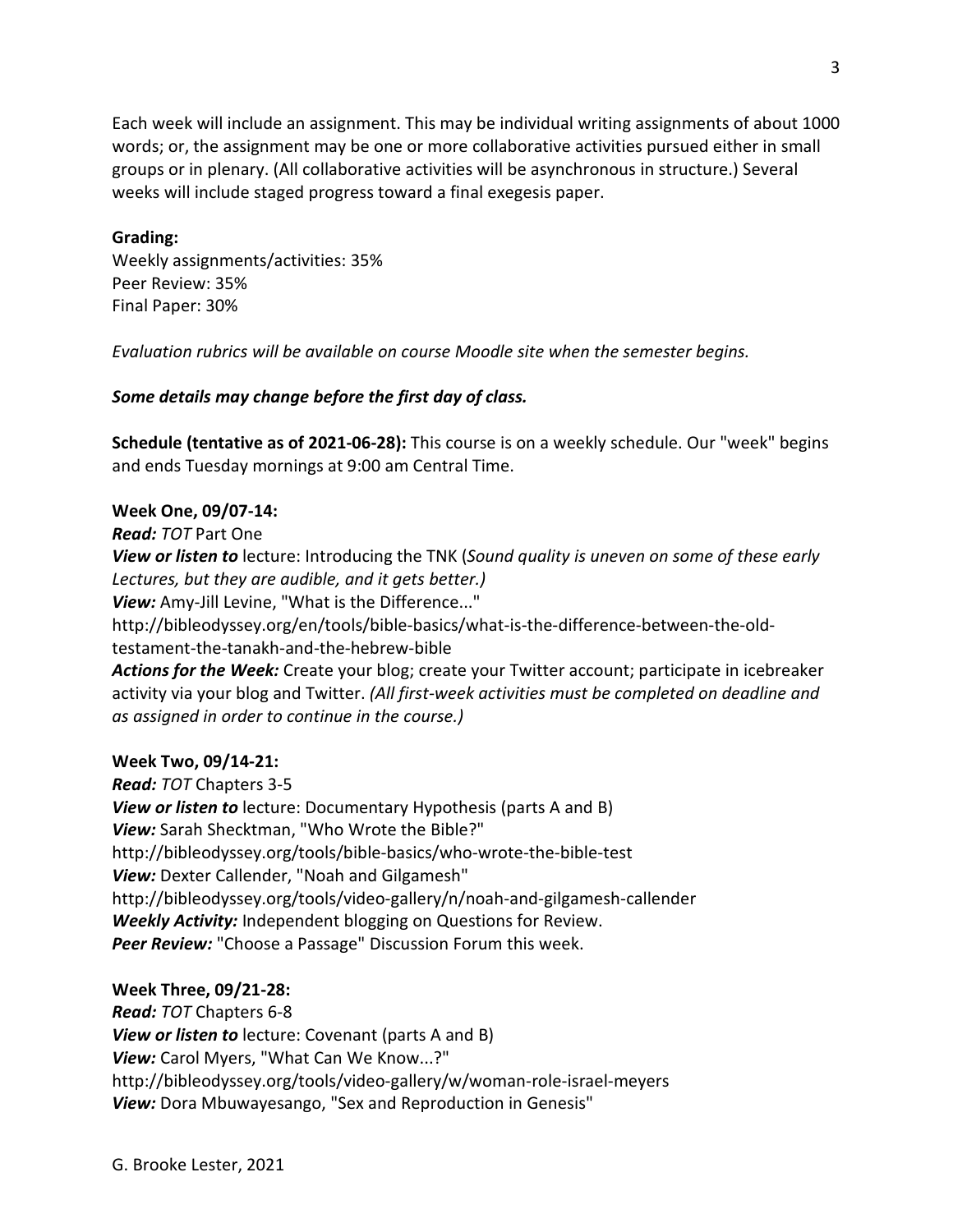http://bibleodyssey.org/tools/video-gallery/s/sex-and-reproduction-in-genesis-- mbuwayesango *Weekly Activity:* Collaborative writing on QfR Chapter 8 Question 2 (covenant).

## **Week Four, 09/28-10/05:**

*Read: TOT* Chapters 9-11 *View or listen to* lecture: Law (parts A and B) *View:* Timothy Beal, "Moses in America" http://bibleodyssey.org/tools/video-gallery/m/moses-in-america *View:* , "Law and the Bible" http://bibleodyssey.org/tools/video-gallery/l/law-and-the-bible-anderson *Weekly Activity:* Twitter thread on resources for this week. Theme: What do you already know? What do you hope to learn? What did you learn? *Peer Review:* Draft Thesis Statements Discussion Forum this week.

## **Week Five, 10/05-12:**

*Read: TOT* Chapters 12-13 *View or listen to* lecture: Deuteronomy and the DtrH (parts A and B) *View:* Frank Yamada, "Rape in the Hebrew Bible" http://bibleodyssey.org/tools/video-gallery/r/rape-in-the-hb *View:* Kristin Swenson, "Homosexuality and the Bible" http://bibleodyssey.org/tools/video-gallery/h/homosexuality-and-the-bible *Weekly Activity:* Independent blogging on Deuteronomy and the Deuteronomistic History.

# **Week Six, 10/12-19:**

*Read: TOT* Chapters 14-15 *View or listen to* lecture: Emergence (parts A and B) *View:* Ann Killebrew, "Archaeology and Conquest" http://bibleodyssey.org/tools/video-gallery/a/archaeology-and-conquest-killebrew *View:* Israel Finkelstein, "Israelite Origins" http://bibleodyssey.org/tools/video-gallery/i/israelite-origins-finklestein *Weekly Activity:* Share Your Learning with a relative or (non-Garrett) friend.

# **Week Seven, 10/19-26:**

*Read: TOT* Chapters 16-17 *View or listen to* lecture: Royal Theology (parts A and B) *View:* Tamara Cohn Eskenazi, "Portrait of King David" http://bibleodyssey.org/tools/video-gallery/c/portrait-of-king-david *Weekly Activity:* Twitter thread on resources for the week. Theme: The Twitter Story. *Peer Review:* Complete Draft of Final Paper Due 10/26 at 9:00 am Central Time.

**Week Eight, 10/26-11/02:**  *Read: TOT* Chapters 18-20 *View or listen to* lecture: Prophecy (parts A and B); Divided Monarchies (parts A and B)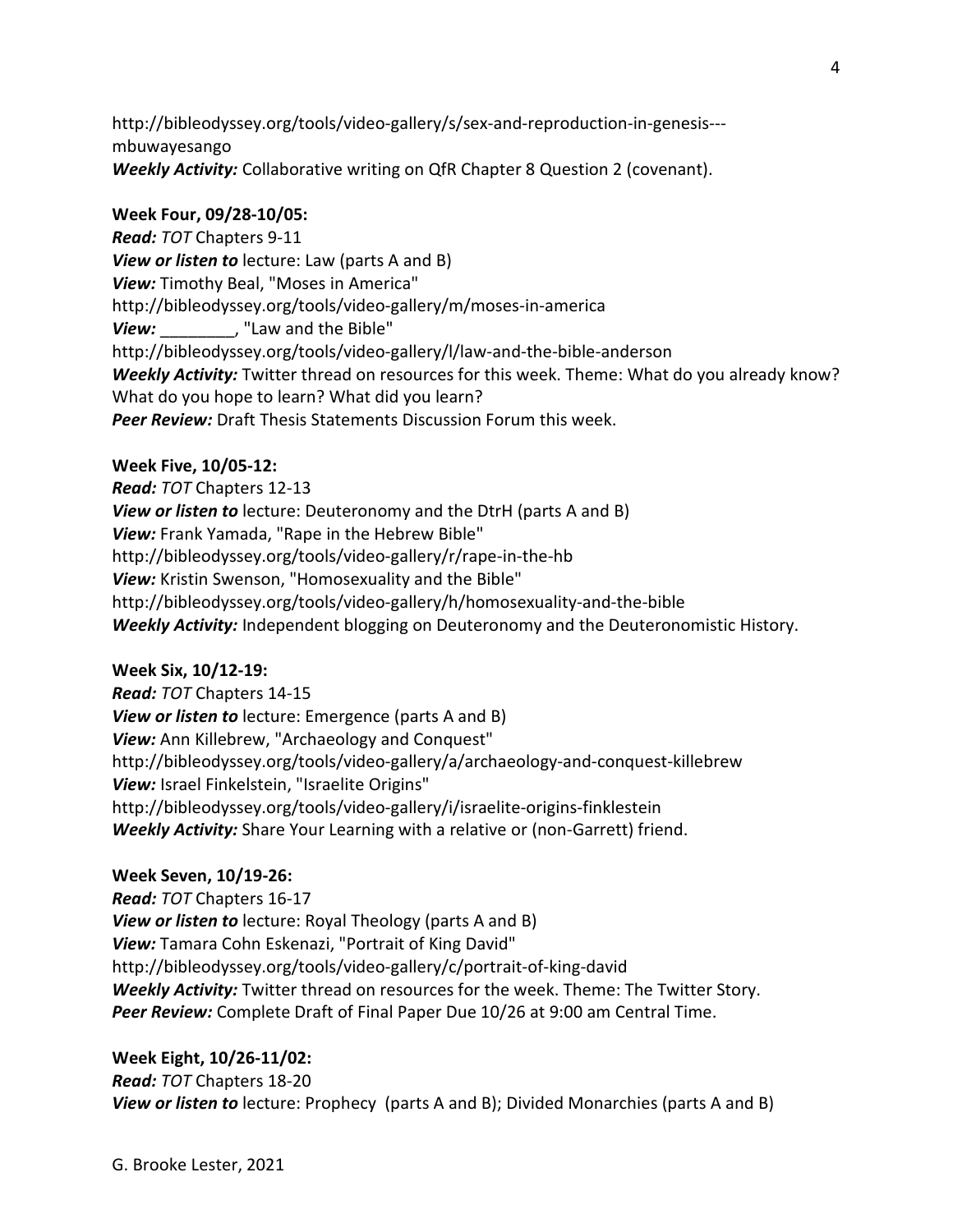*View:* Roger Nam, "Prophets and Wealth" http://bibleodyssey.org/tools/video-gallery/p/prophets-and-wealth *Weekly Activity:* Independent blogging on Prophecy.

#### **Week Nine, 11/02-09:**

*Read: TOT* Chapters 21-23 *View or listen to* lecture: Responses to Exile (parts A and B) *View:* Elizabeth Schussler-Fiorenza, "Feminist Criticism" http://bibleodyssey.org/tools/video-gallery/f/feminist-criticism *Weekly Activity:* Collaborative project: Annotating analysis of Dr Martin Luther King's "Letter from a Birmingham Jail." **Peer Review:** Peer Reviews are Due 11/09 at 9:00 am Central Time.

#### **Week Ten, 11/09-16:**

*Read: TOT* Chapters 24-26 *View or listen to* lecture: Post-exilic Prophecy (parts A and B) *View:* Frank Yamada, "Asian Hermeneutics" http://bibleodyssey.org/tools/video-gallery/a/asian-hermeneutics---yamada *Weekly Activity:* Twitter conversation on resources for the week. Theme: Format Tweets and memes (tentative).

#### **Week Eleven, 11/16-30 (note two-week span):**

*Read: TOT* Chapter 27 *View or listen to* lecture: Psalms (parts A and B) *View:* Dora Mbuwayesango, "African Hermeneutics" http://bibleodyssey.org/tools/video-gallery/a/african-hermeneutics *Weekly Activity:* Independent blogging on resources for the week.

#### *THANKSGIVING WEEK. "WEEK ELEVEN" RUNS 11/16-11/30.*

#### **Week Twelve, 11/30-12/07:**

*Read: TOT* Chapter 28 *View or listen to* lecture: Wisdom (parts A and B) *View:* David J A Clines, "Job's Last Words" http://bibleodyssey.org/tools/video-gallery/j/jobs-last-words-clines *Weekly Activity:* Collaborative writing TBD. *Final Paper:* Due 12/07 at 9:00 am Central Time.

#### **Week Thirteen, 12/07-14:**

*Read: TOT* Chapter 29-30 *View or listen to* lecture: Daniel (parts A and B) *View:* Paula Fredriksen, Judaism and Hellenism http://bibleodyssey.org/tools/video-gallery/j/judaism-and-hellenism *Weekly Activity:* Twitter activity TBD.